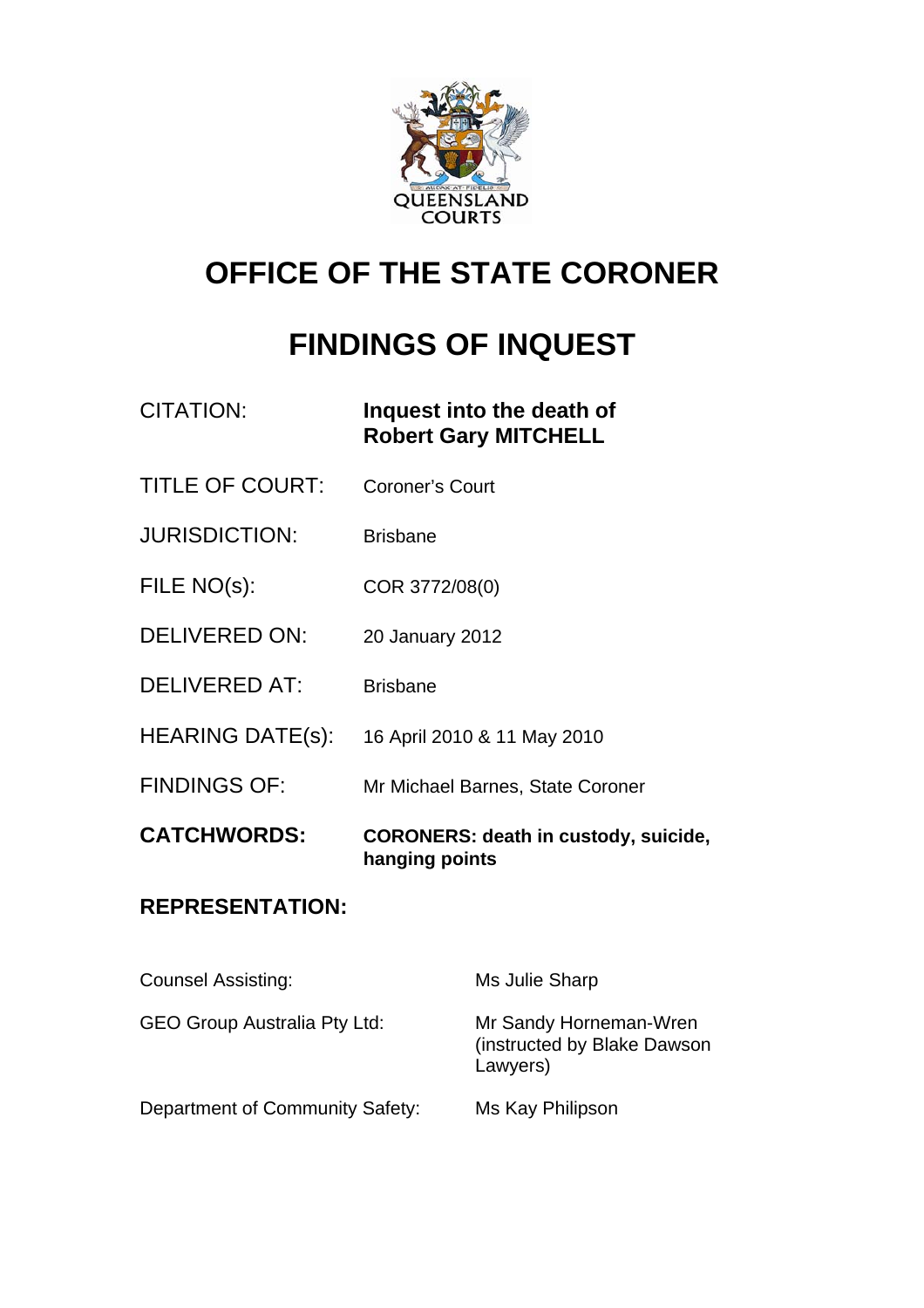## **Table of Contents**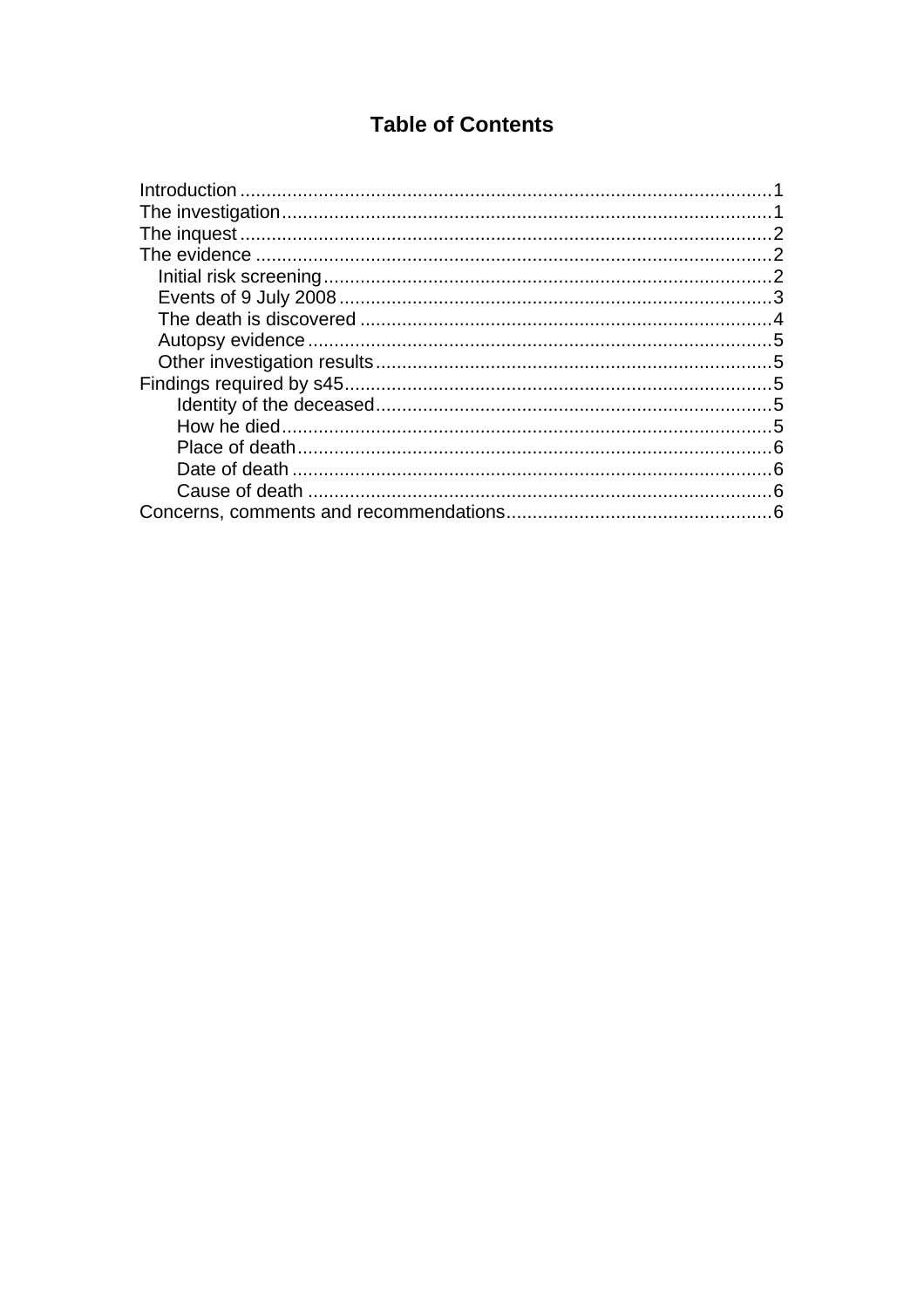<span id="page-2-0"></span>The *Coroners Act* 2003 provides in s47 that when an inquest is held into a death in custody, the coroner's written findings must be given to the family of the person who died, each of the persons or organisations granted leave to appear at the inquest and to various officials with responsibility for the justice system. These are my findings in relation to the death of Robert Gary Mitchell. They will be distributed in accordance with the requirements of the Act and posted on the website of the Office of the State Coroner.

## **Introduction**

At the time of his death, Robert Mitchell was an inmate of the Arthur Gorrie Correctional Centre (AGCC). He had been on remand for a number of offences since 16 April 2008, and he was housed in Secure Unit B2 from 22 April 2008.

On Wednesday 9 July 2008, during a head count conducted just before midnight, Corrective Services Officer (CSO) Nigel Wenck found Mr Mitchell hanging in his cell. He raised the alarm and other officers and nursing staff attended. Medical attention was administered to Mr Mitchell but he was unable to be revived. Paramedics declared his life extinct at 12:32pm on 10 July 2008.

These findings:

- confirm the identity of the deceased, how, where and when he died and the medical cause of his death;
- determine whether the prison authorities should have been alerted to Mr Mitchell being at risk of self harm; and
- consider whether any changes to the prison and/or the operators policies and procedures might reduce the likelihood of similar deaths occurring in the future.

## **The investigation**

Correctional centre staff notified the Corrective Services Investigation Unit (CSIU) of Mr Mitchell's death at about 12:45am on 10 July 2008. The CSIU is a specialist squad within the Queensland Police Service (QPS) that investigates incidents within correctional centres. Detective Sergeant Pascoe of the CSIU attended the AGCC and conducted an examination of the scene. Senior Constable Blumson, a photographic officer, assisted in that examination. The officers found no evidence of forced entry, disruption or physical altercation in Mr Mitchell's cell.

Officer Blumson took photographs and statements were obtained from various CSO's. Detective Sergeant Pascoe interviewed all of the prisoners housed in unit B2 at the relevant time and seized various prison records relating to Mr Mitchell and to movement in and around the prison on the day/night preceding Mr Mitchell's death.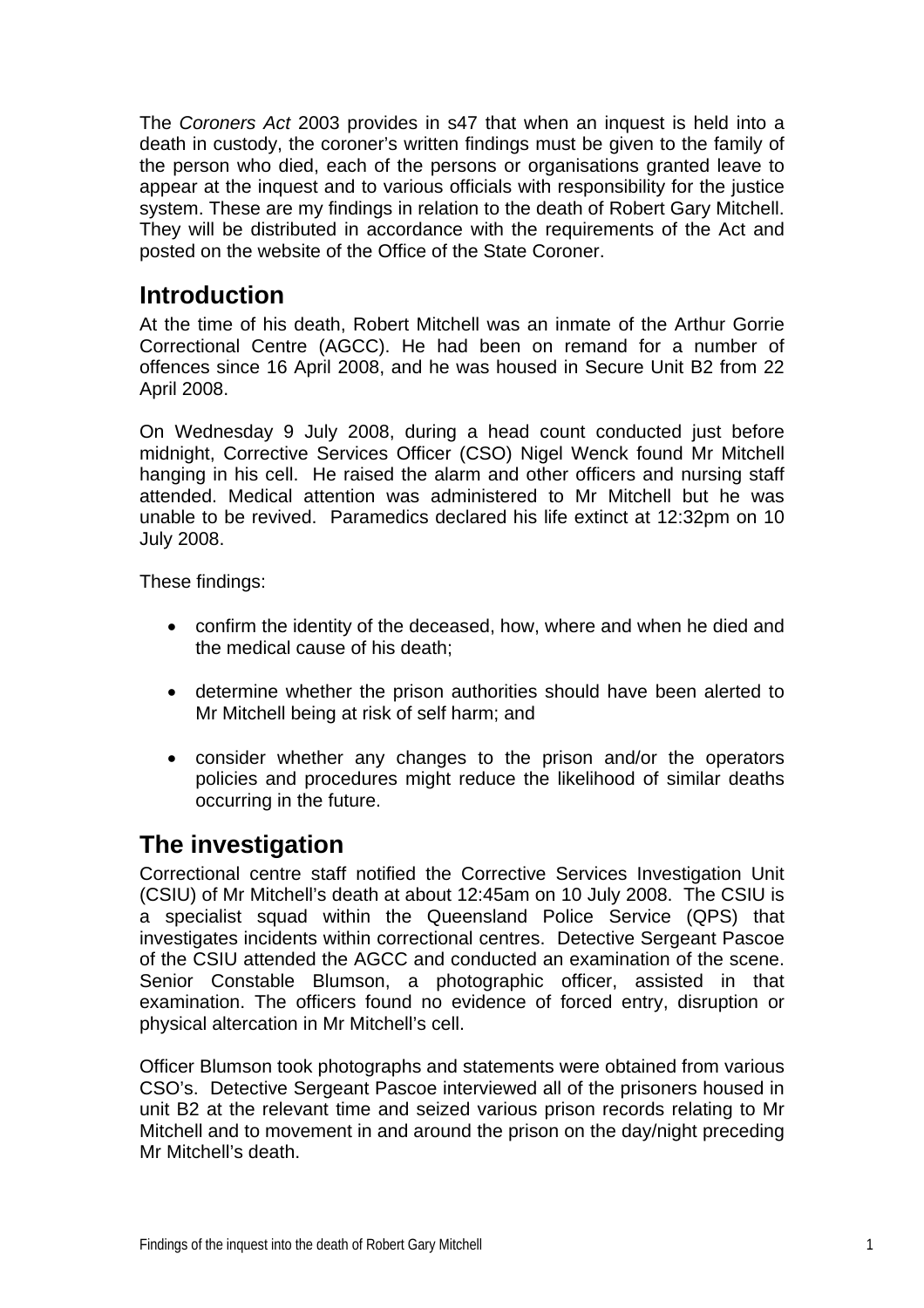<span id="page-3-0"></span>Dr Olumbe conducted a post-mortem examination on 11 July 2008.

A report was prepared by investigators appointed by the Acting Chief Inspector, Queensland Corrective Service (QCS), Virginia Simmons and Senior Queensland Corrective Services investigators, Stephen Green and Roberta Embry. Those investigators are to be commended for their inquiry and report which has been of significant assistance.

The Office of the State Coroner has made further inquiries relating to injuries noted by Dr Olumbe on post-mortem examination.

As can be readily appreciated, any death in custody may raise suspicions in the minds of those close to the deceased, that he or she has met with some foul play and/or that the authorities have failed in their duty to properly care for the prisoner. It is therefore essential that even when a death appears at the outset not to be suspicious, the investigation is thorough and rigorous. I am satisfied as a result of the contribution made by the various bodies which inquired into this case, including the evidence given at the inquest, the circumstances of the death have been sufficiently scrutinised to enable me to make findings on all relevant issues.

# **The inquest**

A pre-inquest conference was held in Brisbane on 16 April 2010. Ms Sharp was appointed Counsel Assisting. Leave to appear was granted to the Department of Community Safety and the operators of AGCC, GEO Group Australia Pty Ltd.

The inquest was held on 11 May 2010. It was adjourned to allow counsel assisting to conduct further enquiries. Upon receipt of those enquiries I determined that no further oral evidence was required. In total nine witnesses were heard from and 68 exhibits were tendered. Mr Mitchell's family liaised with counsel assisting throughout the inquest.

I take this opportunity to express my condolences to Mr Mitchell's family and friends.

# **The evidence**

Of course I cannot summarise all of the information contained in the exhibits and transcript but I consider it appropriate to record in these reasons the evidence I believe is necessary to understand the findings I have made.

### *Initial risk screening*

On 16 April 2008, Mr Mitchell signed a 'Health Questionnaire and Observation Checklist' denying any psychiatric history, including self-harm and suicidal ideation.

Mr Mitchell was assessed according to AGCC policy and procedure on reception into the centre on 22 April 2008. The records in evidence show there was no indication of a propensity to self-harm. Mr Mitchell denied he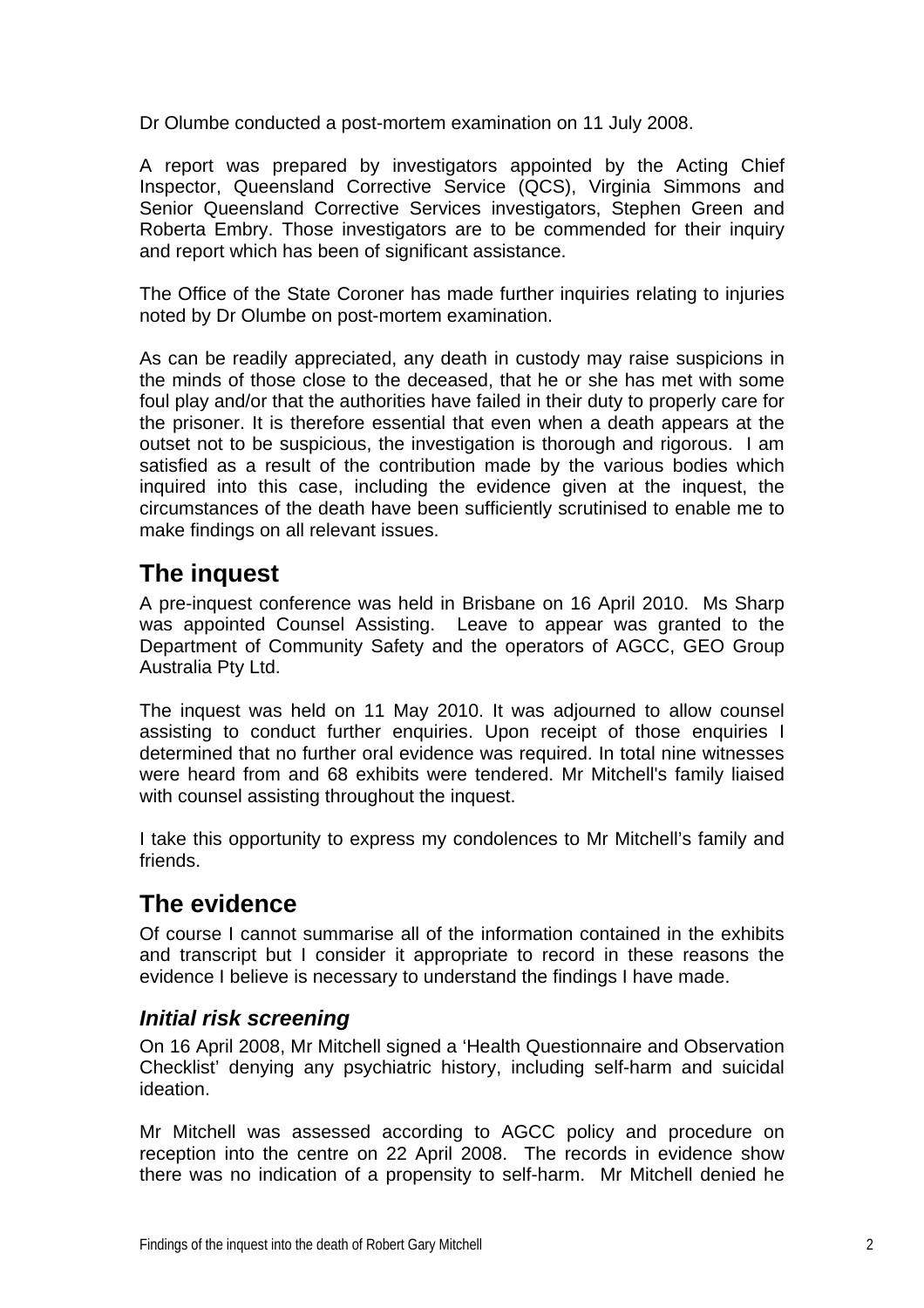<span id="page-4-0"></span>was entertaining thoughts of suicide, and there was no information to suggest he had ever attempted suicide before. Registered Nurse, Helen Hargreaves, noted Mr Mitchell's presentation, mood and manner at that time were normal to his situation.

It is noteworthy the 'Reception Medical History', which appears to have been completed by Ms Hargreaves on 22 April 2008, is contradictory as to Mr Mitchell's mental health history. That document includes a list of questions relating to mental health issues, namely –

- Have you ever had emotional or psychiatric problems?
- Do you have a history of emotional or psychiatric problems?
- Have you ever cut, slashed or harmed yourself on purpose?
- Have you ever tried to commit suicide?
- Is the thought of ending your life on your mind?
- Do you have a history of alcohol, drug or tobacco use?

The questions appear first at page 2 of the document where all are answered in the negative. The questions are repeated on page 5 of the same document, and are all answered in the affirmative. Nurse Hargreaves suggested this was the result of a problem with the electronic form defaulting to positive answers if the file was not saved correctly. I accept the assurance made on behalf of the centre operators that this problem has been resolved.

I also accept that authorities were not forewarned by that initial assessment of any risk of self harm by Mr Mitchell. There was no reason for him to have been categorised as an 'at risk' prisoner and placed on observation, and/or housed elsewhere than in B2.

A further medical review was undertaken on 29 April 2008. The progress notes report that Mr Mitchell complained of occasional pain in his right knee and requested a bandage. Other than that, no health complaints were made.

#### *Events of 9 July 2008*

All of the inmates housed in unit B2 were interviewed by Detective Sergeant Pascoe however the only person who could give any information about Mr Mitchell's mood and behaviour on the day preceding his death was William Scriven. Mr Scriven said he had come to know Mr Mitchell during the two weeks he had been housed in B2 prior to the death. The two were not close.

At about 3:30pm on 9 July, Mr Scriven had a conversation with Mr Mitchell during which he expressed some anxiety about his legal proceedings, and general dissatisfaction with prison life. Mr Scriven talked about his recently dislocated wrist and Mr Mitchell spoke about his family. Mr Scriven was not left with the impression Mr Mitchell was suicidally depressed about his situation rather that he was unsurprisingly 'down' given his circumstances.

Other evidence before me reveals Mr Mitchell's matter was to be mentioned in the Magistrates Court on 10 July 2008, the day of his death, and it is likely this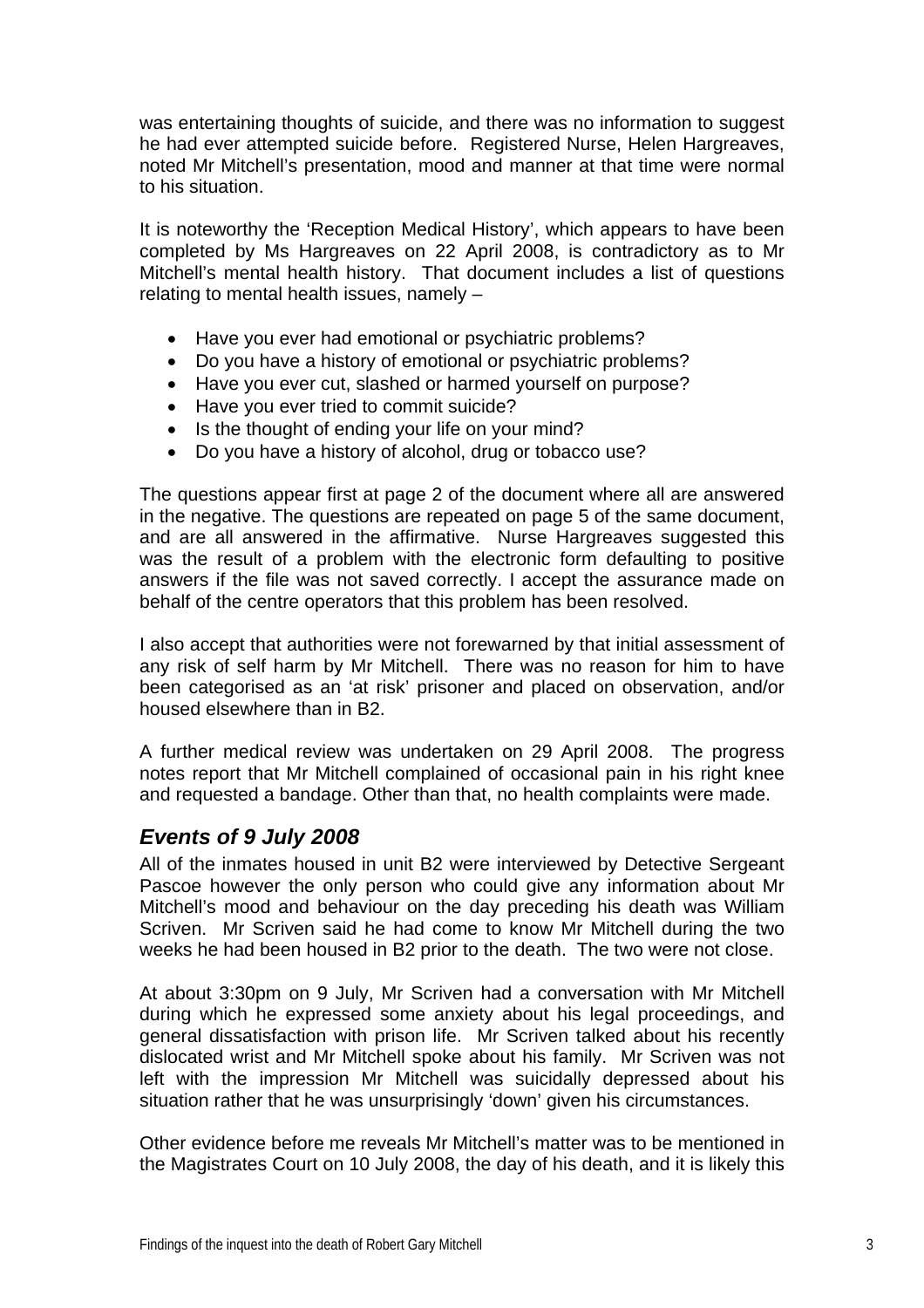<span id="page-5-0"></span>was weighing heavily on his mind. QSC investigators noted that although Mr Mitchell's appearance had been excused, he might not have known that.

Mr Fulcher, CSO, gave evidence that on the night in question he was working as a "night rover" and he conducted a welfare check on Mr Mitchell at 7:57pm on 9 July 2008. That was part of the routine 'head count' procedure that is to take place at least every three hours according to GEO procedure. Mr Fulcher looked into cell 13 and did not notice anything out of the ordinary. Mr Mitchell was then lying down in his bed.

#### *The death is discovered*

Officers Nigel Wenck, Greg Anderson and Brian Paul conducted the subsequent 'head count' in unit B2. At 11:54pm, almost four hours after the previous count, Mr Wenck looked into Mr Mitchell's cell and immediately saw he was hanging by a ligature around his neck that was tied to the exposed bars above the cell door. Mr Mitchell appeared to be blue and his tongue was protruding from his mouth. Mr Wenck immediately called the Centre Emergency Response Team (CERT).

There was some delay in releasing Mr Mitchell from the noose in order to commence CPR.

Stuart Anderson was the Area Manager on duty. When he received the emergency call he was in W1, an observation unit. Mr Anderson could not immediately leave that unit because of movement elsewhere in the centre.

As a consequence officers Wenck and Greg Anderson were awaiting his arrival to open the door to the cell. AGCC (GEO) policy dictated that a manager had to be present before the cell could be opened and four officers are required to be in the unit. Stuart Anderson said when he arrived in B2, five minutes after the CERT call Nigel Wenck was standing near the stairs leading to the upper level and Gregory Anderson was near the fishbowl, along with another officer Brian Paul. In some cases such a delay could be fatal, although for reasons that will become obvious it had no impact on the outcome in this case. I accept the submission made on behalf of the centre operators that its policy has been revised to ensure it aligns with QCS requirements which would reduce the delay in officers gaining access to cells in an emergency.

Stuart Anderson directed Greg Anderson to open the cell door. Both men lifted Mr Mitchell while Mr Wenck used a cut-down knife to release him. CPR was commenced by the officers once he had been laid on the floor outside his cell. By that time nursing staff had arrived.

Nurses Behrends and Luffman conducted an examination of Mr Mitchell and found no signs of life. His pupils were fixed and dilated, his tongue was swollen and purple, his extremities were cold but there remained some central warmth. The nurses could not detect any peripheral or carotid pulse. They observed a one centimeter deep ligature mark around Mr Mitchell's neck. It was apparent he had been dead for some time.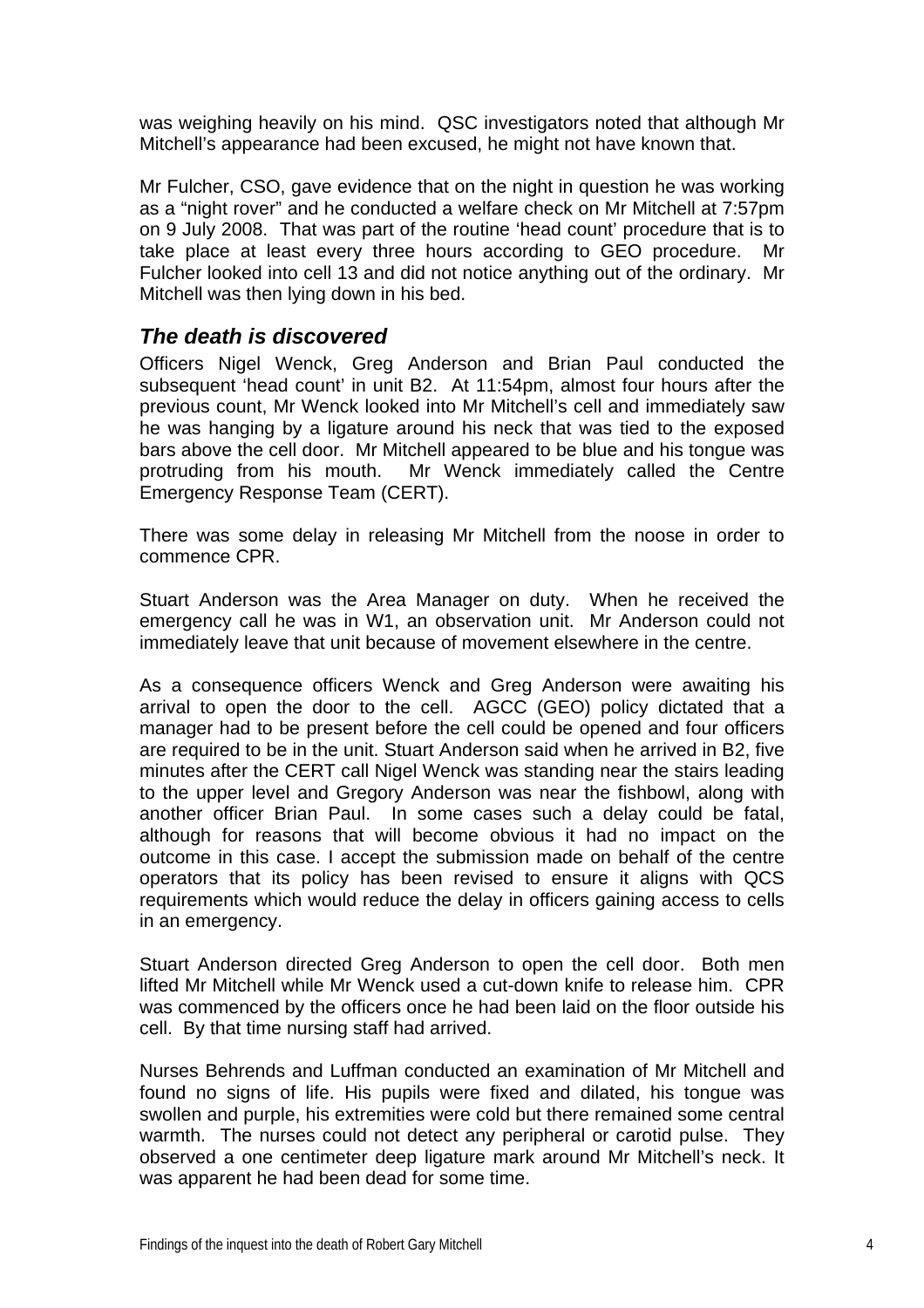<span id="page-6-0"></span>Resuscitation attempts, including with the aid of a defibrillator, continued and QAS paramedics Latham and Bell arrived to assist at 12:16am. A further crew of paramedics came at 12:22am. Adrenalin, atropine and sodium bicarbonate (along with a compound of sodium lactate) were administered to no effect. Mr Mitchell's vital signs remained unchanged, and inconsistent with life throughout the efforts to resuscitate him.

As I have already mentioned, paramedics declared life extinct at 12:32am.

The investigation detailed earlier then commenced.

### *Autopsy evidence*

Dr Olumbe performed an autopsy on 11 July 2008 and found Mr Mitchell died by hanging. Dr Olumbe observed injuries consistent with that cause of death, including a ligature mark and a fracture dislocation of part of the laryngeal skeleton (the right superior thyroid cartilage) which was accompanied by bleeding.

I have previously mentioned that Dr Olumbe noted linear marks on Mr Mitchell's wrist which were said to be consistent with self-harm. No one who had contact with Mr Mitchell the day before he died, or on the night of his death noticed the marks.

Dr Olumbe described them as "*clusters of recent superficial linear marks in the front of the left wrist*". Dr Olumbe opined that those marks were "*consistent with self infliction/harm and commonly associated with suicidal ideation*". Dr Olumbe's opinion was they must have been inflicted within a few days of the death.

### *Other investigation results*

Notes left by Mr Mitchell extend to eight handwritten pages. They would have taken Mr Mitchell some considerable time to complete and show he had given much thought to his plan to end his life. The notes also provide insight into Mr Mitchell's internal anguish.

## **Findings required by s45**

I am required to find, as far as possible, who the deceased was, when and where he died, what caused the death and how he came by his death. As a result of considering all of the material contained in the exhibits and the evidence given by the witnesses I am able to make the following findings in relation to other particulars of the death.

| Identity of the deceased: | The deceased person was Robert Gary<br>Mitchell                                            |
|---------------------------|--------------------------------------------------------------------------------------------|
| How he died:              | Mr Mitchell took his own life while a prisoner<br>in the Arthur Gorrie Correctional Centre |